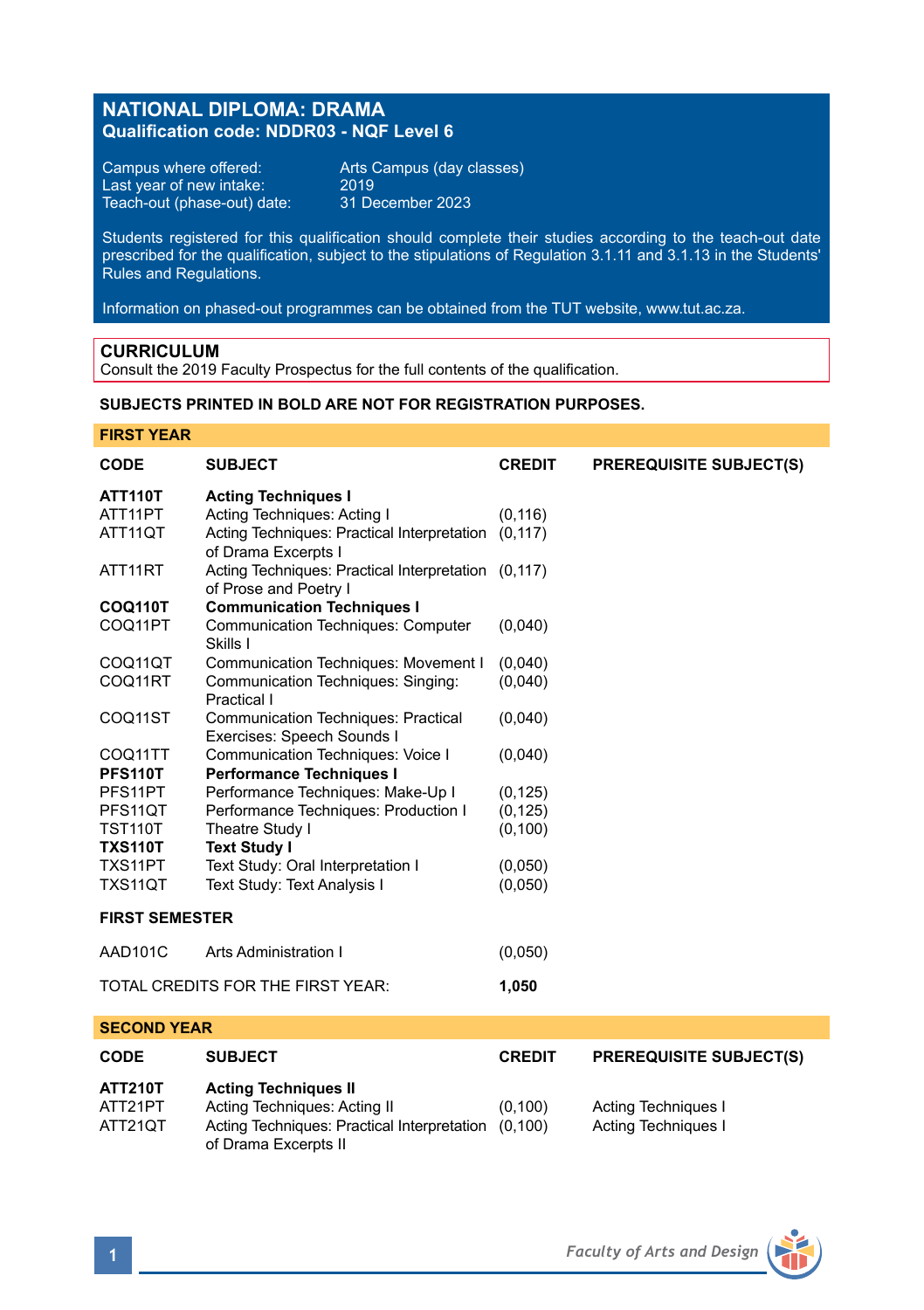| ATT21RT        | Acting Techniques: Practical Interpretation (0,100)<br>of Prose and Poetry II |         | <b>Acting Techniques I</b> |
|----------------|-------------------------------------------------------------------------------|---------|----------------------------|
| <b>COQ210T</b> | <b>Communication Techniques II</b>                                            |         |                            |
| COQ21PT        | Communication Techniques: Practical                                           | (0,066) | Communication Techniques I |
|                | Exercises: Speech Sounds II                                                   |         |                            |
| COQ21QT        | Communication Techniques: Movement II                                         | (0,067) | Communication Techniques I |
| COQ21RT        | Communication Techniques: Voice II                                            | (0,067) | Communication Techniques I |
| <b>PFS210T</b> | <b>Performance Techniques II</b>                                              |         |                            |
| PFS21PT        | Performance Techniques: Production II                                         | (0,075) | Performance Techniques I   |
| PFS21QT        | Performance Techniques: Stagecraft II                                         | (0,075) | Performance Techniques I   |
| <b>TST210T</b> | <b>Theatre Study II</b>                                                       |         |                            |
| TST21PT        | Theatre Study: Rudiments of Directing II                                      | (0,050) | Theatre Study I            |
| TST21QT        | Theatre Study: History: Acting, Theatre,                                      | (0,050) | Theatre Study I            |
|                | Drama and Costume II                                                          |         |                            |
| <b>TXS210T</b> | <b>Text Study II</b>                                                          |         |                            |
| TXS21PT        | Text Study: Oral Interpretation II                                            | (0,050) | Text Study I               |
| TXS21QT        | Text Study: Text Analysis II                                                  | (0.050) | Text Study I               |
|                | plus two of the following subjects:                                           |         |                            |
| CTT100T        | Children's Theatre I                                                          | (0,075) |                            |
| OPT100T        | <b>Educational Theatre I</b>                                                  | (0,075) |                            |
| SNG140T        | Singing I                                                                     | (0,075) |                            |

| TRD100T | Theatre Dance I                    | (0,075) |
|---------|------------------------------------|---------|
|         | TOTAL CREDITS FOR THE SECOND YEAR: | 1.000   |

**THIRD YEAR**

| <b>CODE</b>                          | <b>SUBJECT</b>                                                                 | <b>CREDIT</b> | <b>PREREQUISITE SUBJECT(S)</b>     |
|--------------------------------------|--------------------------------------------------------------------------------|---------------|------------------------------------|
| <b>ATT310T</b>                       | <b>Acting Techniques III</b>                                                   |               |                                    |
| ATT31PT                              | Acting Techniques: Acting III                                                  | (0, 100)      | Acting Techniques II               |
| ATT31QT                              | Acting Techniques: Practical Interpretation<br>of Drama Excerpts III           | (0.100)       | <b>Acting Techniques II</b>        |
| ATT31RT                              | Acting Techniques: Practical Interpretation (0,100)<br>of Prose and Poetry III |               | Acting Techniques II               |
| <b>COQ310T</b>                       | <b>Communication Techniques III</b>                                            |               |                                    |
| COQ31PT                              | Communication Techniques: Movement III                                         | (0,075)       | <b>Communication Techniques II</b> |
| COQ31QT                              | Communication Techniques: Voice III                                            | (0,075)       | <b>Communication Techniques II</b> |
| <b>PFS310T</b>                       | <b>Performance Techniques III</b>                                              |               |                                    |
| PFS31PT                              | Performance Techniques: Applied<br>Directing III                               | (0,075)       | Performance Techniques II          |
| PFS31QT                              | Performance Techniques: Production III                                         | (0,075)       | Performance Techniques II          |
| <b>TST310T</b>                       | Theatre Study III                                                              | (0, 100)      | Theatre Study II                   |
| <b>TXS310T</b>                       | <b>Text Study III</b>                                                          |               |                                    |
| TXS31PT                              | Text Study: Oral Interpretation III                                            | (0,050)       | <b>Text Study II</b>               |
| TXS31QT                              | Text Study: Text Analysis III                                                  | (0.050)       | <b>Text Study II</b>               |
|                                      | plus two of the following subjects:                                            |               |                                    |
| CTT200T                              | Children's Theatre II                                                          | (0,075)       | Children's Theatre I               |
| OPT210T                              | <b>Educational Theatre II</b>                                                  | (0,075)       | <b>Educational Theatre I</b>       |
| <b>SNG220T</b>                       | Singing II                                                                     | (0.075)       | Singing I                          |
| <b>TRD210T</b>                       | Theatre Dance II                                                               | (0,075)       | Theatre Dance I                    |
| <b>WRS200T</b>                       | Scriptwriting II                                                               | (0,075)       |                                    |
| TOTAL CREDITS FOR THE THIRD YEAR:    |                                                                                | 0,950         |                                    |
| TOTAL CREDITS FOR THE QUALIFICATION: |                                                                                | 3,000         |                                    |

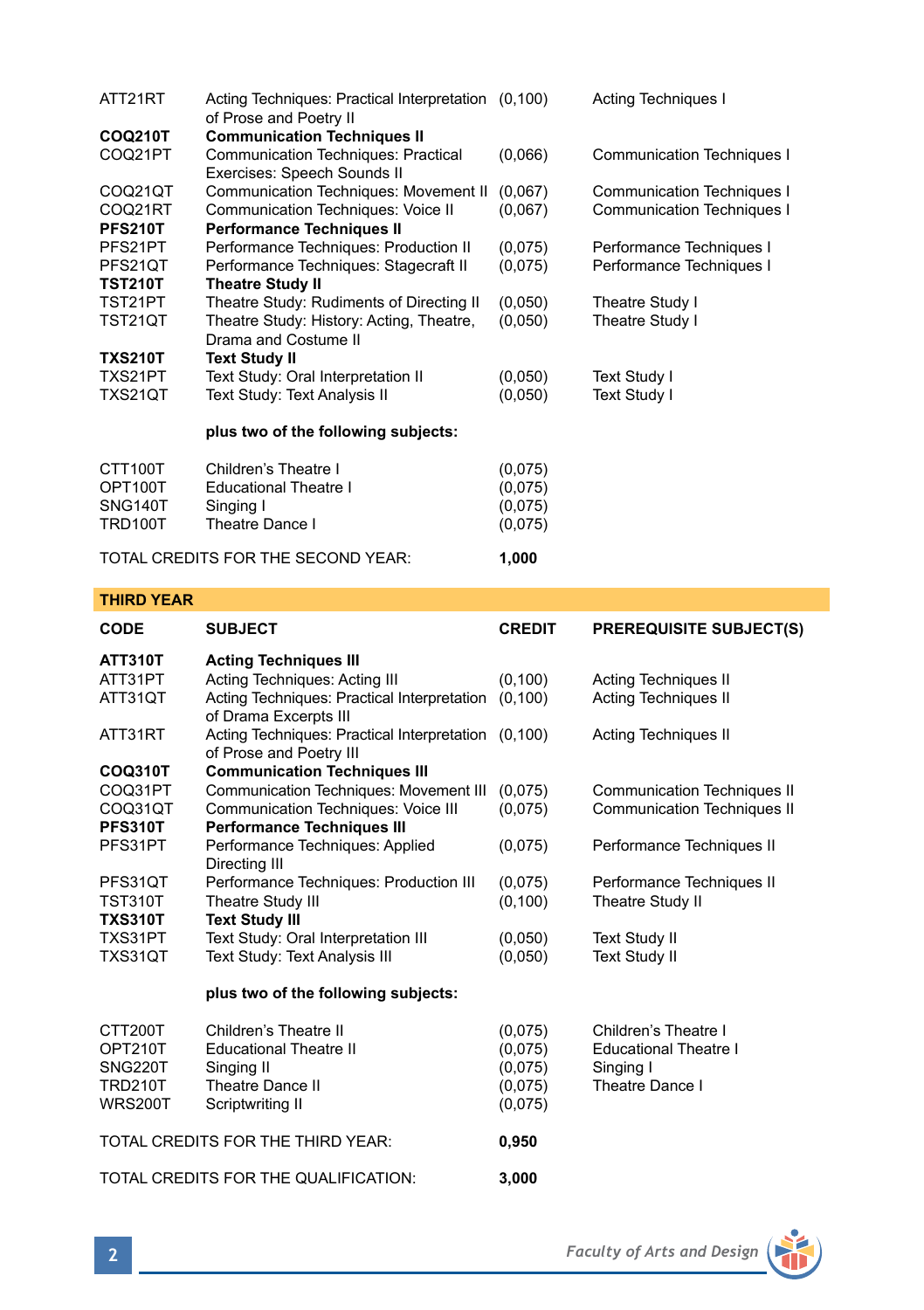# **SUBJECT INFORMATION (OVERVIEW OF SYLLABUS)**

The syllabus content is subject to change to accommodate industry changes. Please note that a more detailed syllabus is available at the department or in the study quide that is applicable to a particular subject. On 18 October 2019, the syllabus content was defined as follows:

## **A**

# **ACTING TECHNIQUES: ACTING I (ATT11PT) PRACTICAL EVALUATION**

*(Subject custodian: Department of Performing Arts)*

Use, mastery and control of the body, exploration of the sensory experiences, development of the creative imagination, and projection of emotional and personal interpretation. (Total tuition time: ± 60 hours)

## **ACTING TECHNIQUES: ACTING II (ATT21PT) PRACTICAL EVALUATION**

*(Subject custodian: Department of Performing Arts)*

Students explore and develop existing and acquired skills, with special emphasis on the incorporation and handling of emotional elements in acting and distinguishing between externalisation and internalisation. (Total tuition time: ± 30 hours)

## **ACTING TECHNIQUES: ACTING III (ATT31PT) PRACTICAL EVALUATION**

#### *(Subject custodian: Department of Performing Arts)*

Development and refinement of acting techniques and skills, the search for truth in creative interpretation and the exploration of the comic impulse, pace, tempo and rhythm. (Total tuition time: ± 30 hours)

### **ACTING TECHNIQUES: PRACTICAL INTERPRETATION OF DRAMA PRACTICAL EVALUATION EXCERPTS I (ATT11QT)**

## *(Subject custodian: Department of Performing Arts)*

The study and presentation of contemporary drama excerpts involving the basic elements of practical interpretation: monologues, duologues and group scenes. (Total tuition time: ± 45 hours)

## **ACTING TECHNIQUES: PRACTICAL INTERPRETATION OF DRAMA PRACTICAL EVALUATION EXCERPTS II (ATT21QT)**

### *(Subject custodian: Department of Performing Arts)*

The study and presentation of excerpts from classical, African and South African drama. (Total tuition time:  $± 60$  hours)

#### **ACTING TECHNIQUES: PRACTICAL INTERPRETATION OF DRAMA PRACTICAL EVALUATION EXCERPTS III (ATT31QT)**

### *(Subject custodian: Department of Performing Arts)*

The study and presentation of the student's own choice of three excerpts from international drama. (Total tuition time: ± 15 hours)

### **ACTING TECHNIQUES: PRACTICAL INTERPRETATION OF PROSE PRACTICAL EVALUATION AND POETRY I (ATT11RT)**

### *(Subject custodian: Department of Performing Arts)*

Study and presentation of prose and poetry material: forms and styles, free forms and basic principles of compiling a programme. (Total tuition time: ± 45 hours)

### **ACTING TECHNIQUES: PRACTICAL INTERPRETATION OF PROSE PRACTICAL EVALUATION AND POETRY II (ATT21RT)**

### *(Subject custodian: Department of Performing Arts)*

Background and presentation of styles and forms of poetry and prose; presentation of a programme of representative literary material. (Total tuition time: ± 30 hours)

### **ACTING TECHNIQUES: PRACTICAL INTERPRETATION OF PROSE PRACTICAL EVALUATION AND POETRY III (ATT31RT)**

### *(Subject custodian: Department of Performing Arts)*

Themes in literature are explored and presented as a programme by smaller groups of students. (Total tuition time: ± 15 hours)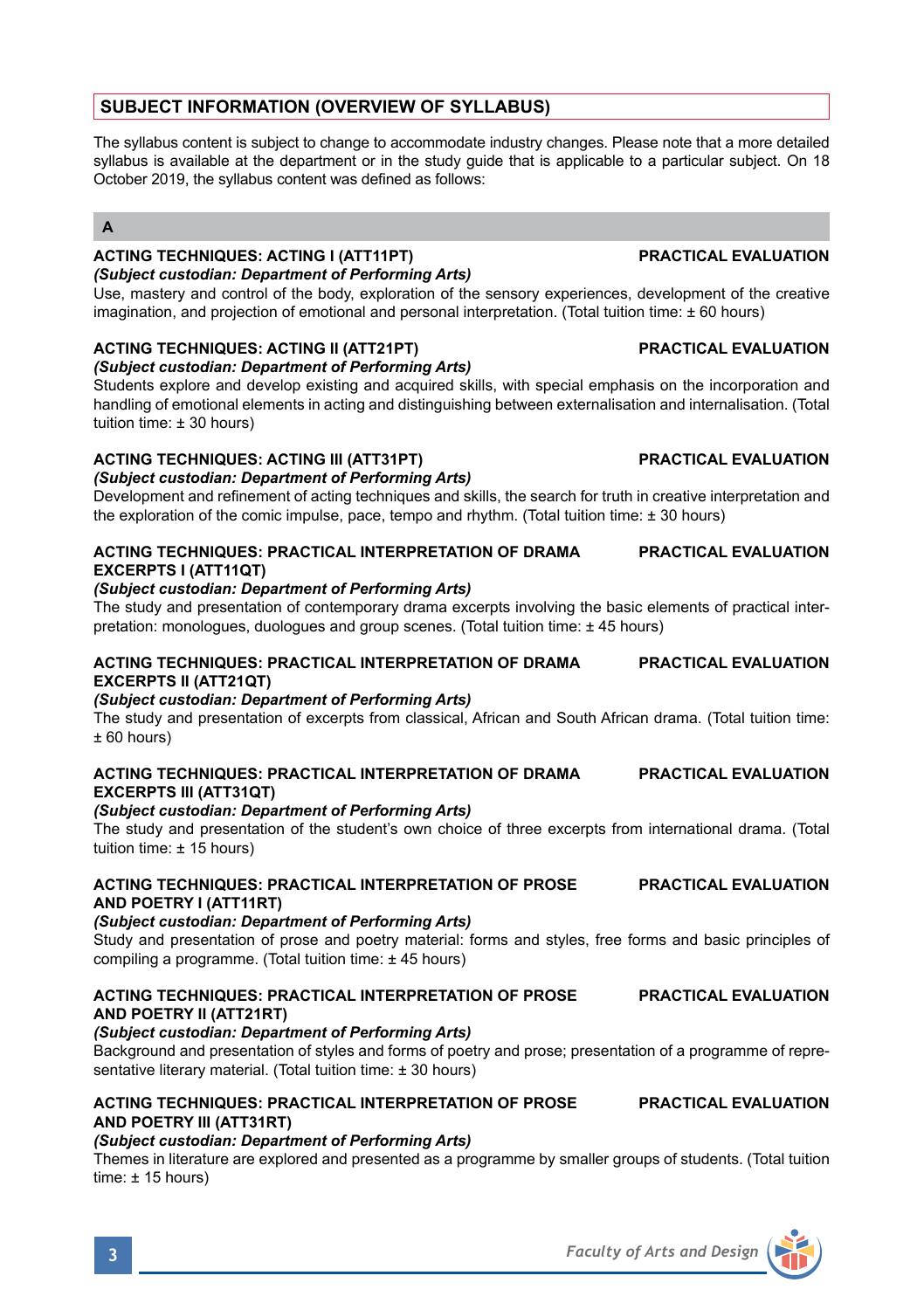# **ARTS ADMINISTRATION I (AAD101C) CONTINUOUS ASSESSMENT**

## *(Subject custodian: Department of Performing Arts)*

Small business management and ideas, business plan, general management, marketing and entrepreneurship. (Total tuition time: ± 15 hours)

# **C**

# **CHILDREN'S THEATRE I (CTT100T) PRACTICAL EVALUATION**

## *(Subject custodian: Department of Performing Arts)*

Students become acquainted with aspects of children's entertainment and puppetry, aimed at children between the ages of 4 and 13 years. Several forms of elementary hand puppets are made and manipulated, and stories are created and performed. (Total tuition time: ± 30 hours)

## **CHILDREN'S THEATRE II (CTT200T) PRACTICAL EVALUATION**

#### *(Subject custodian: Department of Performing Arts)*

Students become acquainted with more intricate forms of puppetry and elementary circus acts. Knowledge gained is applied in the creation, marketing and performance of a children's show using both actors and puppets. (Total tuition time: ± 30 hours)

## **COMMUNICATION TECHNIQUES: COMPUTER SKILLS I (COQ11PT) PRACTICAL EVALUATION**

*(Subject custodian: Department of Performing Arts)*

Basic computer literacy. (Total tuition time: ± 16 hours)

#### **COMMUNICATION TECHNIQUES: MOVEMENT I (COQ11QT) PRACTICAL EVALUATION** *(Subject custodian: Department of Performing Arts)*

The basic operation of the body, rhythm, time and space, through movement. Exploration of body alignment and integration applied practically through an introduction to mime, unarmed combat skills and classical Greek movement. (Total tuition time: ± 60 hours)

## **COMMUNICATION TECHNIQUES: MOVEMENT II (COQ21QT) PRACTICAL EVALUATION**

### *(Subject custodian: Department of Performing Arts)*

The progressive skills required for the body, dynamics, time and space, through movement. A variety of choreographic skills and exploration of masks. (Total tuition time: ± 60 hours)

## **COMMUNICATION TECHNIQUES: MOVEMENT III (COQ31PT) PRACTICAL EVALUATION**

## *(Subject custodian: Department of Performing Arts)*

The advanced operation of the body, rhythm, time and space through movement, applied practically through exploring dance, drama and expressionism. (Total tuition time: ± 45 hours)

### **COMMUNICATION TECHNIQUES: PRACTICAL EXERCISES: PRACTICAL EVALUATION SPEECH SOUNDS I (COQ11ST)**

### *(Subject custodian: Department of Performing Arts)*

The student's ability to use sounds to portray meaning and emotion is developed through an investigation of standard pronunciation. (Total tuition time: ± 30 hours)

#### **COMMUNICATION TECHNIQUES: PRACTICAL EXERCISES: PRACTICAL EVALUATION SPEECH SOUNDS II (COQ21PT)**

### *(Subject custodian: Department of Performing Arts)*

A continued improvement of standard pronunciation, as well as an investigation of accents and dialects. (Total tuition time: ± 30 hours)

### **COMMUNICATION TECHNIQUES: SINGING: PRACTICAL I (COQ11RT) PRACTICAL EVALUATION** *(Subject custodian: Department of Performing Arts)*

Technical voice development, and the study and presentation of songs from different periods. (Total tuition  $time: +60 hours$ 

### **COMMUNICATION TECHNIQUES: VOICE I (COQ11TT) PRACTICAL EVALUATION** *(Subject custodian: Department of Performing Arts)*

Developing the voice for optimal voice production, as well as the integration of the body for voice use in theatre. (Total tuition time: ± 60 hours)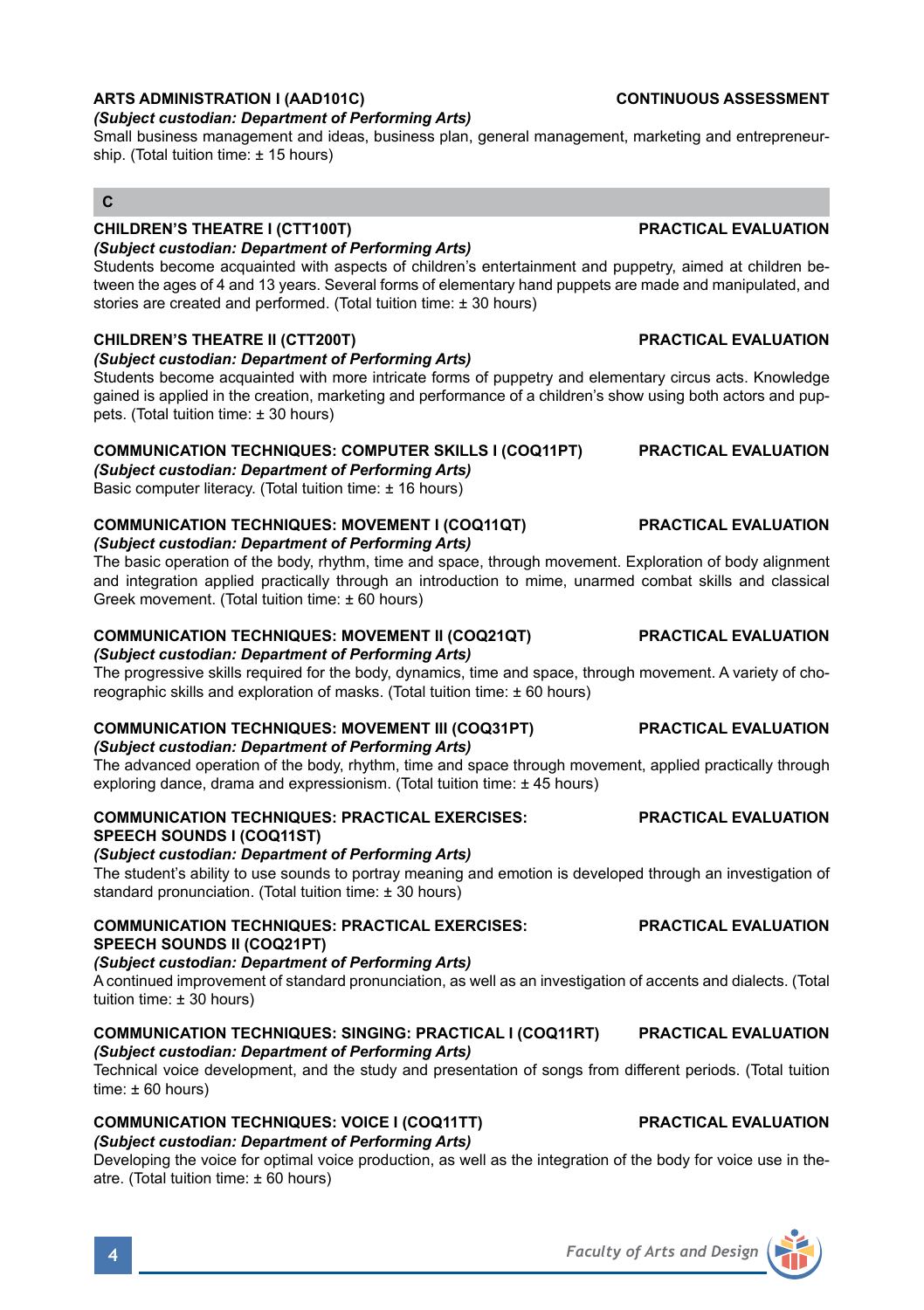## **COMMUNICATION TECHNIQUES: VOICE II (COQ21RT) PRACTICAL EVALUATION**

#### *(Subject custodian: Department of Performing Arts)*

The continuation of techniques learned in the first year. Advanced voice production with breath control, articulation, projection and range of voice, within the demands of various performance styles. (Total tuition time: ± 60 hours)

# **COMMUNICATION TECHNIQUES: VOICE III (COQ31QT) PRACTICAL EVALUATION**

### *(Subject custodian: Department of Performing Arts)*

Refining of techniques for the use and the honing of this instrument for voice art, including accents and character voices. An introduction to microphone techniques and radio presentation. (Total tuition time: ± 30 hours)

## **E**

## **EDUCATIONAL THEATRE I (OPT100T) PRACTICAL EVALUATION**

*(Subject custodian: Department of Performing Arts)*

Study of the function and role of theatre as a training aid and a developmental tool. Development of the skills required by an educational theatre practitioner. (Total tuition time: ± 30 hours)

### **EDUCATIONAL THEATRE II (OPT210T) PRACTICAL EVALUATION**

#### *(Subject custodian: Department of Performing Arts)*

Practical application of the acquired knowledge in educational, developmental and industrial theatre projects. Facilitation and project planning skills are also investigated. (Total tuition time: ± 30 hours)

## **P**

# **PERFORMANCE TECHNIQUES: APPLIED DIRECTING III (PFS31PT) PRACTICAL EVALUATION**

## *(Subject custodian: Department of Performing Arts)*

Methods of directing, directing styles, preparation and presentation of a short excerpt from a play. (Total tuition time:  $\pm$  30 hours)

# **PERFORMANCE TECHNIQUES: MAKE-UP I (PFS11PT) PRACTICAL EVALUATION**

### *(Subject custodian: Department of Performing Arts)*

Basic make-up for the stage, character and fantasy make-up. (Total tuition time: ± 30 hours)

#### **PERFORMANCE TECHNIQUES: PRODUCTION I (PFS11QT) PRACTICAL EVALUATION PERFORMANCE TECHNIQUES: PRODUCTION II (PFS21PT) PRACTICAL EVALUATION PERFORMANCE TECHNIQUES: PRODUCTION III (PFS31QT)** *(Subject custodian: Department of Performing Arts)*

Participation in a variety of productions, as scheduled every year. Practical application and interpretation of techniques studied in the class situation. Open auditions for each production are held. (Total tuition time:  $+ 150$  hours)

#### **PERFORMANCE TECHNIQUES: STAGECRAFT II (PFS21QT) PRACTICAL EVALUATION** *(Subject custodian: Department of Performing Arts)*

Technical aspects of theatre: lighting, sound, properties and decor. This knowledge is applied in the execution of practical projects in the Rostrum Theatre. (Total tuition time: ± 30 hours)

## **S**

# **SCRIPTWRITING II (WRS200T) PRACTICAL EVALUATION**

# *(Subject custodian: Department of Performing Arts)*

Practice in the essential skills required for writing a script for the stage. The first year consists of the development of the text from the original idea to act plays of about 30 minutes. (Total tuition time: ± 30 hours)

## **SINGING I (SNG140T) PRACTICAL EVALUATION**

# *(Subject custodian: Department of Performing Arts)*

Advanced technical voice development, the study and presentation of songs in different styles. (Total tuition time: ± 30 hours)

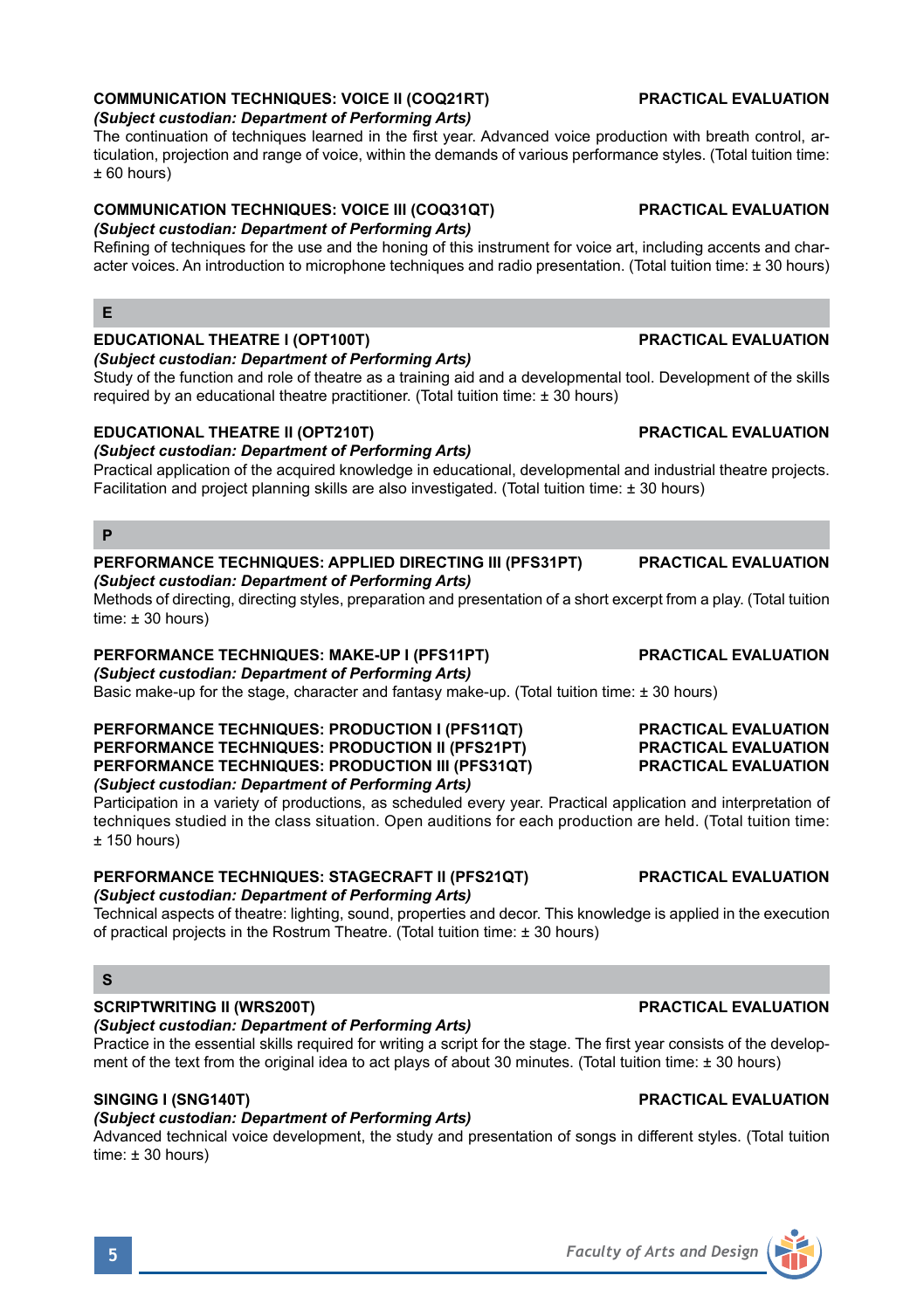#### *(Subject custodian: Department of Performing Arts)*

Compilation of a programme of songs with linking text, to be presented as a one-person show. A repertoire should be developed that will complement the requirements of the syllabus. It should include several genres such as musicals, jazz and folk songs. (Total tuition time: ± 15 hours)

# **T**

#### **TEXT STUDY: ORAL INTERPRETATION I (TXS11PT) 1 X 2-HOUR PAPER** *(Subject custodian: Department of Performing Arts)*

Definitions of oral interpretation, adjudication of the spoken word, sonnets, ballads and free form examined in detail. (Total tuition time: ± 30 hours)

## **TEXT STUDY: ORAL INTERPRETATION II (TXS21PT) CONTINUOUS ASSESSMENT**

*(Subject custodian: Department of Performing Arts)*

History of oral interpretation, ensemble work, traditional styles and forms of literature in detail. (Total tuition time:  $\pm$  30 hours)

#### **TEXT STUDY: ORAL INTERPRETATION III (TXS31PT) CONTINUOUS ASSESSMENT** *(Subject custodian: Department of Performing Arts)*

Prose forms, the interpretation of drama, children's literature and programme compilation. (Total tuition time:  $± 30$  hours)

### **TEXT STUDY: TEXT ANALYSIS I (TXS11QT) 1 X 2-HOUR PAPER**

### *(Subject custodian: Department of Performing Arts)*

The elements of drama, drama as a compiled art, drama genres, analysis of examples from Greek, Roman and Medieval drama. (Total tuition time: ± 30 hours)

### **TEXT STUDY: TEXT ANALYSIS II (TXS21QT) 1 X 2-HOUR PAPER**

*(Subject custodian: Department of Performing Arts)*

Analysis of plays: predecessors of Shakespeare, Shakespeare, Romanticism, Realism, Expressionism, Moliere, symbolism and African drama. (Total tuition time: ± 30 hours)

# **TEXT STUDY: TEXT ANALYSIS III (TXS31QT) CONTINUOUS ASSESSMENT**

*(Subject custodian: Department of Performing Arts)*

Analysis of plays: epic theatre, theatre of the absurd, modern French, American, German, French and Spanish theatre, and African drama. (Total tuition time: ± 30 hours)

#### **THEATRE DANCE I (TRD100T) PRACTICAL EVALUATION THEATRE DANCE II (TRD210T)**

#### *(Subject custodian: Department of Performing Arts)*

The study of the techniques required for a variety of dance styles used in theatre performance. The subject is presented in the form of modules over two consecutive years. (Total tuition time: ± 30 hours)

### **THEATRE STUDY I (TST110T) 1 X 2-HOUR PAPER**

## *(Subject custodian: Department of Performing Arts)*

Introduction to theatre history, ranging from the Greeks (classical) to the advent of Realism, including a preliminary overview of South African drama and theatre development. (Total tuition time: ± 45 hours)

### **THEATRE STUDY III (TST310T) 1 X 3-HOUR PAPER**

### *(Subject custodian: Department of Performing Arts)*

Study of the emergence of the director and the independent theatre movement. Naturalism, symbolism and absurdism. Decentralisation and subsidisation of theatre in England, America and South Africa. (Total tuition time:  $\pm$  30 hours)

### **THEATRE STUDY: HISTORY: ACTING, THEATRE, DRAMA AND 1 X 2-HOUR PAPER COSTUME II (TST21QT)**

### *(Subject custodian: Department of Performing Arts)*

A detailed study of melodrama, French and Italian theatre traditions, English and American playwrights and South African theatre history. (Total tuition time: ± 30 hours)

## **SINGING II (SNG220T) PRACTICAL EVALUATION**